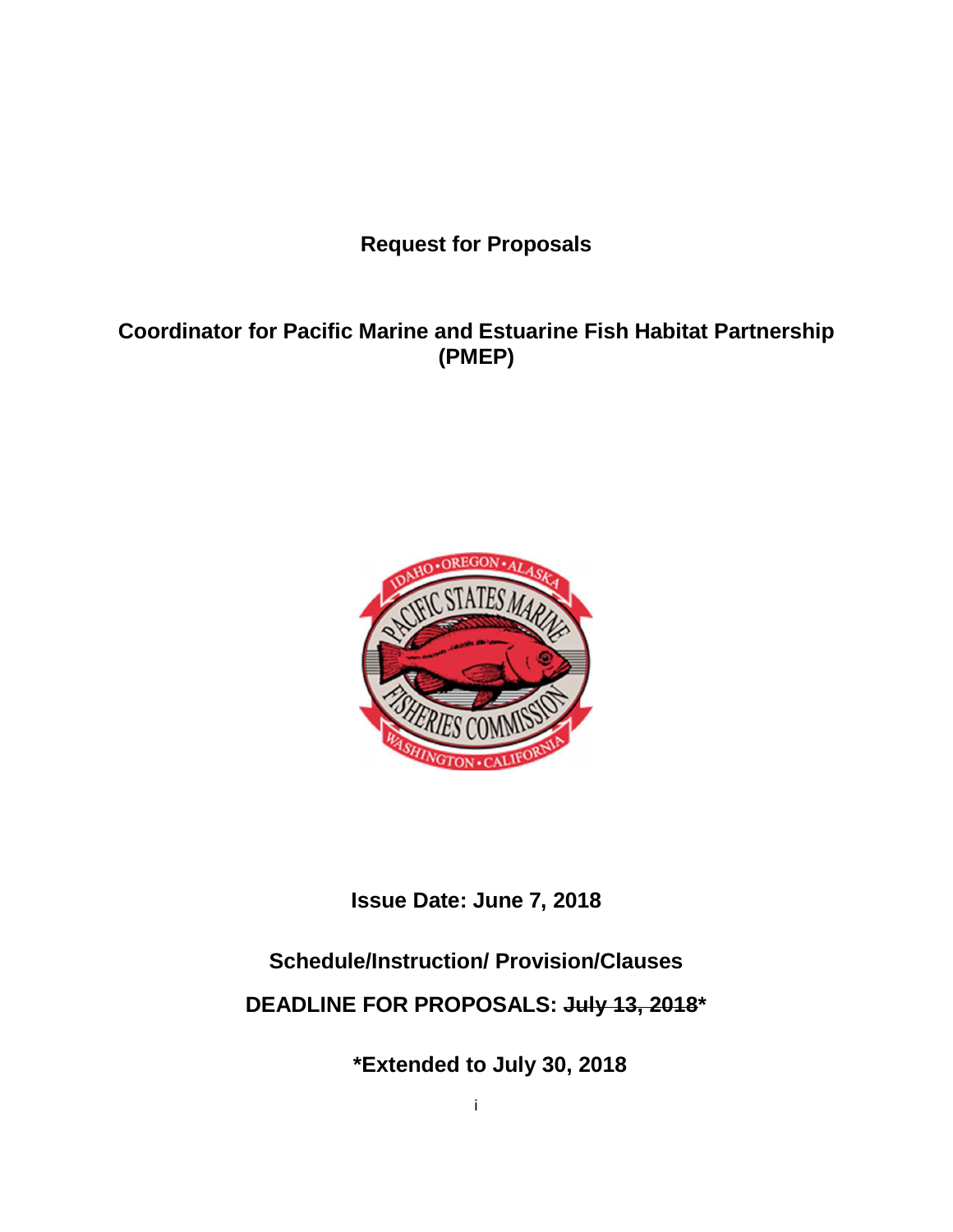## **Coordinator for Pacific Marine and Estuarine Fish Habitat Partnership (PMEP) Request for Proposals**

# **Table of Contents**

| 2.4. CALIFORNIA FISH PASSAGE FORUM COORDINATOR REQUEST FOR      |  |
|-----------------------------------------------------------------|--|
| Section 3: INSTRUCTIONS, CONDITIONS, AND NOTICES TO APPLICANTS6 |  |
|                                                                 |  |
|                                                                 |  |
|                                                                 |  |
|                                                                 |  |
| 3.5. RESTRICTIONS ON DISCLOSURE AND USE OF INFORMATION 7        |  |
|                                                                 |  |
|                                                                 |  |
|                                                                 |  |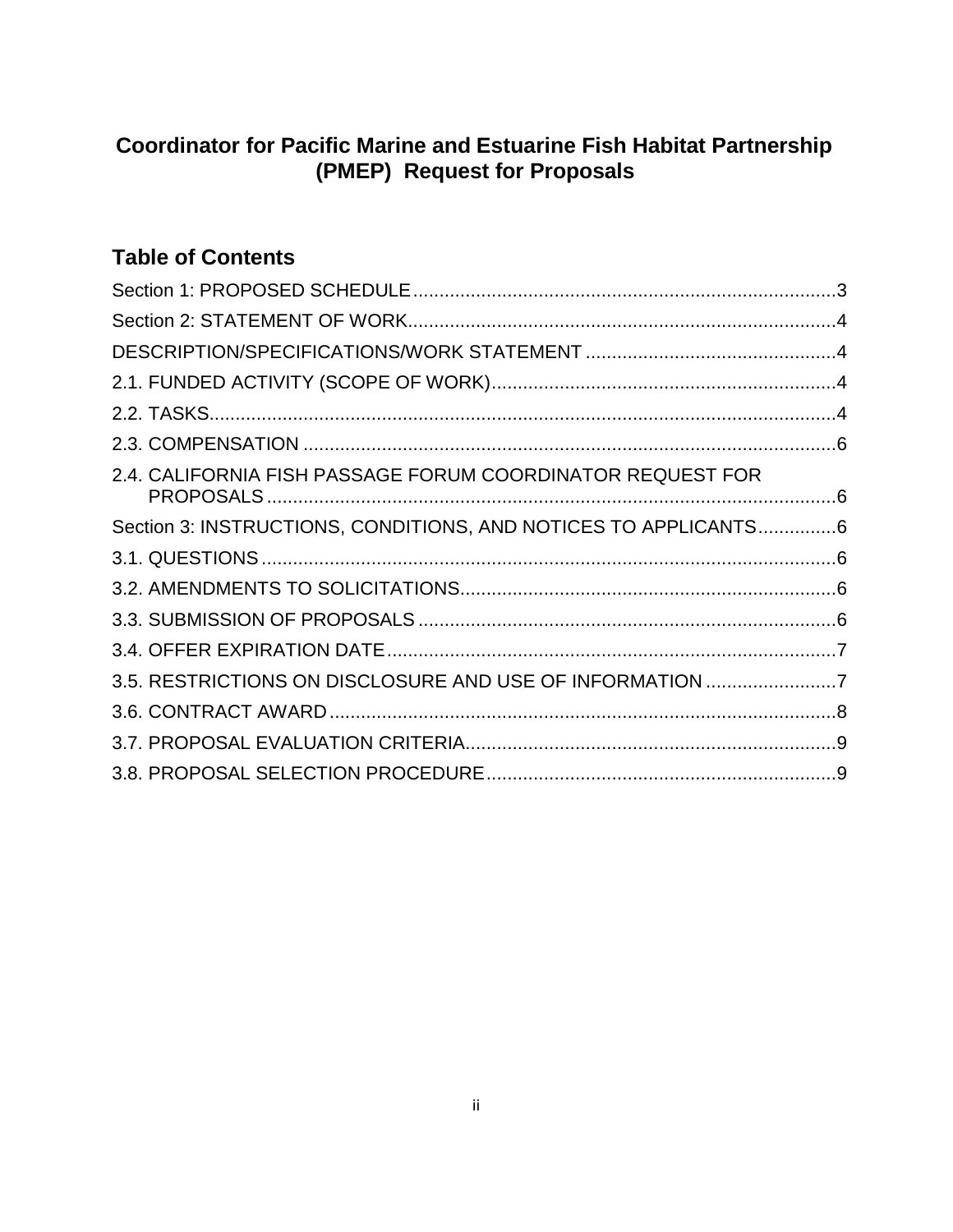## **Section 1: PROPOSED SCHEDULE**

## **Coordinator Pacific Marine and Estuarine Fish Habitat Partnership (PMEP)**

| June 7, 2018        | Requests for Proposals (RFP) distributed                                                   |
|---------------------|--------------------------------------------------------------------------------------------|
| June 29, 2018       | Deadline for written questions.                                                            |
|                     | Questions must be sent to marredondo@psmfc.org                                             |
| July 6, 2018        | Answers to written questions posted on PSMFC website at<br>www.psmfc.org/procurements/blog |
| July 30, 2018       | 5 pm Deadline for proposal submission                                                      |
|                     | One (1) original single PDF file (see section 3.1) VIA EMAIL<br>to:                        |
|                     | Michael Arredondo at marredondo@psmfc.org                                                  |
| August 17, 2018     | <b>Select Contractor</b>                                                                   |
| Desired Start Date: | September 1, 2018                                                                          |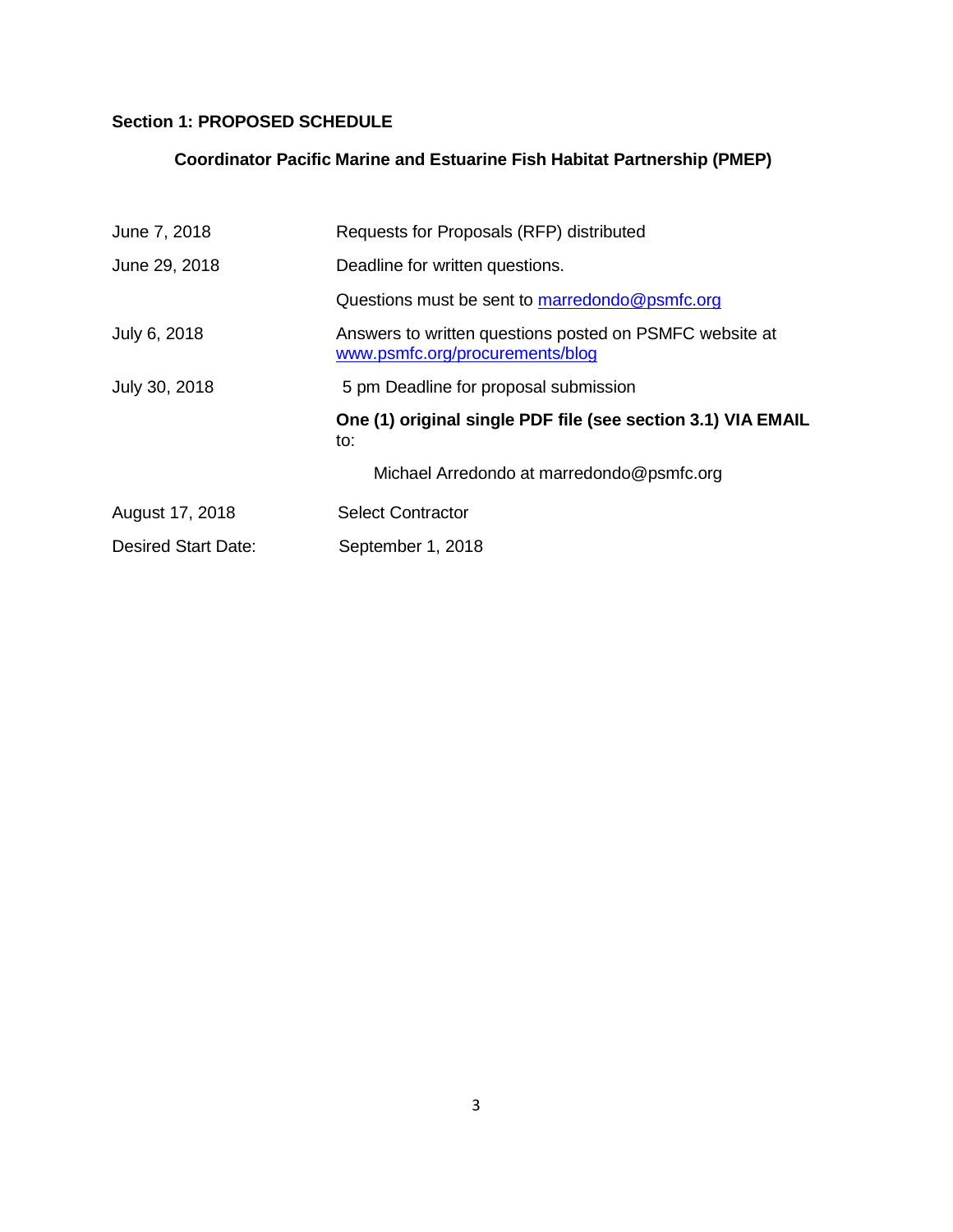### **Section 2: STATEMENT OF WORK**

### **DESCRIPTION/SPECIFICATIONS/WORK STATEMENT**

PMEP, a recognized Fish Habitat Partnership (FHP) under the U.S. Fish and Wildlife Service's National Fish Habitat Action Plan (NFHAP), is seeking a half -time coordinator/staffer to work with the PMEP Steering Committee and its sub-committees to advance and further its mission and goals.

PMEP's current mission is to protect, enhance, and restore ecological processes and habitats to sustain healthy native fish communities and support sustainable human uses that depend on healthy fish populations. PMEP is in the process of finalizing an update to its strategic plan that will more specifically target its work to provide science, data, and funding to conserve and restore West Coast nearshore and estuarine fish habitat.

See http://www.pacificfishhabitat.org/ for information on PMEP's work and publications.

## **2.1. FUNDED ACTIVITY (SCOPE OF WORK)**

The selected Coordinator will be an independent contractor who will work under the guidance of the PMEP's Governance Committee and its Steering Committee and with the support of its Science and Data committee to achieve PMEP's goals and objectives. The Coordinator organizes and staffs the work of PMEP. Accordingly, the Coordinator should have a science background and experience in group coordination, leadership, and project management. All anticipated tasks are listed below and specific work related to each task will be further refined through coordination between the selected coordinator and the PMEP. The Pacific State Marine Fisheries Commission (PSMFC) will administer funds related to this agreement on behalf of PMEP and all invoices and related documentation need to be submitted to PSMFC.

The agreement administered by PSMFC on behalf of PMEP covers on-going coordination activities, at a minimum through September 30, 2019. Pending funding levels and need, PMEP and the selected coordinator may choose to extend coordination activities only if both parties agree. Additionally, PMEP may select a different coordinator for future potential activities past September 30, 2019 at their discretion.

## **2.2. TASKS**

#### **Coordination and Representation** (40% of time)

- Guide, coordinate, and support the Science and Data Committee by facilitating at least four conference calls annually; produce and distribute meeting minutes
- Work with steering committee members to ensure their active participation and contributions to the PMEP.
- Attend in person, facilitate and organize an annual meeting of the Steering and Science and Data Committees.
- Seek input on policy or other questions or concerns from the Governance Committee as needed.
- Coordinate and conduct quarterly conference calls of the Steering Committee. Prepare and distribute meeting notes following conference calls and meetings.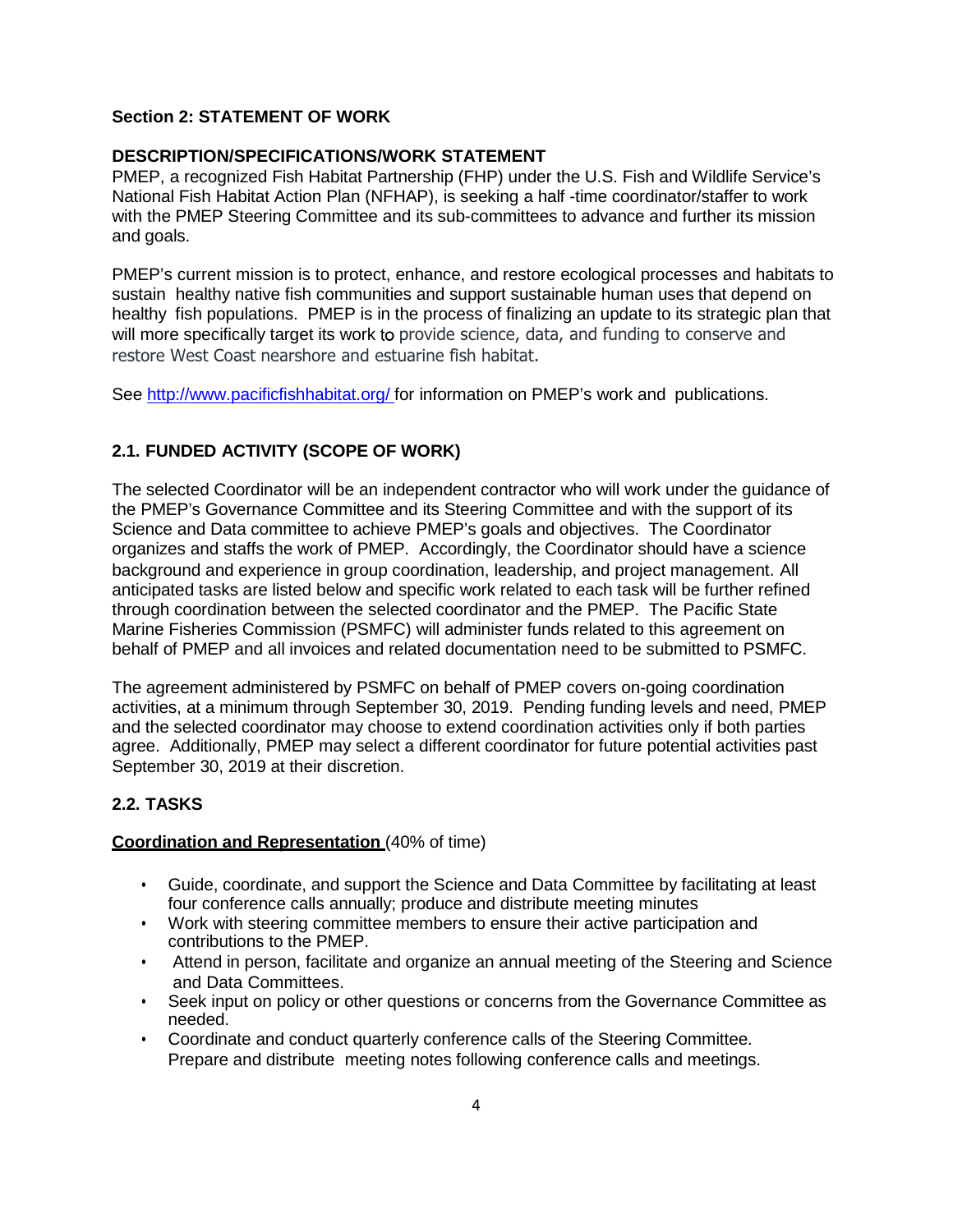- Prepare updates and reports (as needed) to the Steering Committee, and develop and post to the PMEP website an annual accomplishment report.
- Represent PMEP at NFHP Board meetings and functions. Represent PMEP in bimonthly coordination conference calls of the Board staff and other NFHAP fish habitat partnerships nationwide. Update PMEP Steering Committee on national highlights, upcoming events, and national requests. Serve as PMEP point of contact for information requests or calls for response in all matters pertaining to the Board (e.g., participation on ad hoc committees; input requested for developing Board guidelines or policies; review of reports, news releases, or products developed by the Board pertaining to PMEP, etc.)
- Be familiar with and able to interpret Board policy and program guidance to Steering Committee participants to ensure PMEP operations and program delivery are in accordance with that policy and guidance.
- Respond to PMEP-related inquiries from interested publics, agencies, and organizations via email and telephone
- Coordinate with other adjacent and overlapping candidate and approved fish habitat partnerships and document ways in which we can work together
- Assist with coordination of the coastal FHP quarterly conference calls and produce and distribute a quarterly coastal FHP newsletter
- Give presentations at West Coast and national meetings on PMEP initiatives

#### **Produce staff work on PMEP Projects** (25% of time)

• Participate and provide guidance in staff work and produce products to support the PMEP (Prioritization Committee, Steering Committee, and Science and Data Committee)

#### **Budget and Fundraising (25% of time)**

- Work with the PMEP Steering Committee to finalize and implement a process to solicit, prioritize, fund, track, and report accomplishments on PMEP-supported projects on the West Coast
- Fundraising—
	- I. Identify and pursue financial and in-kind support from participating agencies and organizations, and from outside sources, to grow and expand PMEP into a sustainable, long term partnership. Obtain and distribute information on different sources of funding for habitat protection, restoration, and assessment projects to the PMEP steering committee
	- II. Secure basic coordination funds for the PMEP Coordinator position
	- III. Apply for at least \$200,000 in grant funds to support action items in the PMEP Strategic Framework and PMEP-sponsored projects through NFHP. Work with the fiscal agent and receiving organizations to track and manage grants

#### **Outreach, Development, and Marketing (10% of time)**

• Outreach to partner agencies and organizations (already contributing and new) to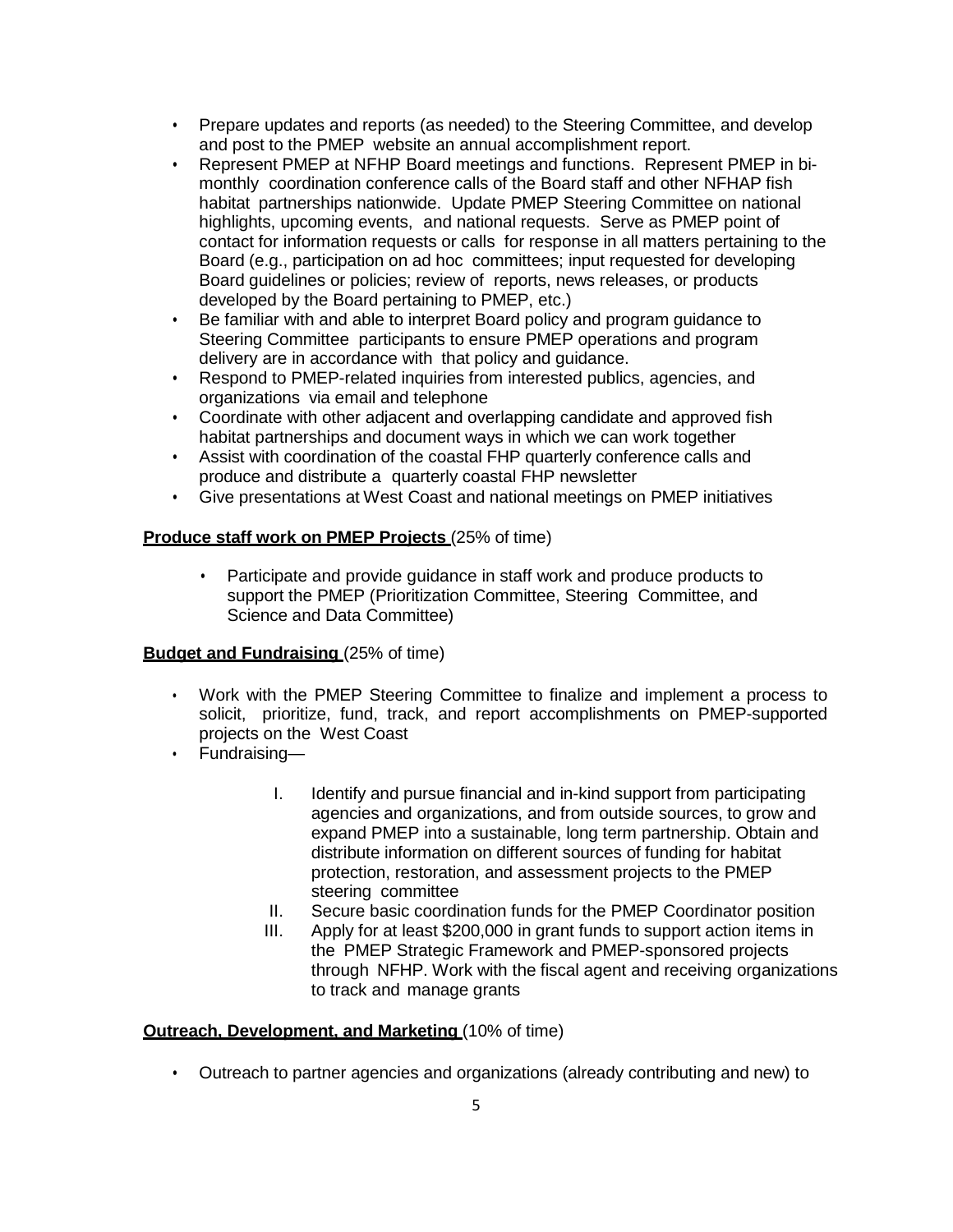enhance and expand PMEP support and participation in its operations and delivery (e.g., NPLCC, GNLCC, etc.)

- Update and maintain the PMEP website
- Prepare PowerPoint presentations and publications on PMEP activities and programs for SC members on an as-needed basis
- Foster partnership consensus-building relative to PMEP goals and actions among West Coast agencies and organizations.

#### **2.3. COMPENSATION**

The applicant shall provide a bid for accomplishing this work, in a period not to exceed 20 hours average per week for the length of the agreement. Bids can be expressed as a lump sum or as an hourly rate.

#### **2.4. CALIFORNIA FISH PASSAGE FORUM COORDINATOR REQUEST FOR PROPOSALS**

Respondents to this RFP may also submit a proposal for the California Fish Passage Forum Coordinator Request for Proposals that is open concurrently with this RFP.

#### **Section 3: INSTRUCTIONS, CONDITIONS, AND NOTICES TO APPLICANTS**

#### **3.1. QUESTIONS**

Questions regarding this RFP shall be submitted via email no later than June 29, 2018 to:

 Michael Arredondo, Pacific State Marine Fisheries Commission Email: marredondo@psmfc.org

#### **3.2. AMENDMENTS TO SOLICITATIONS**

3.2.1. If this solicitation is amended, all terms and conditions that are not amended remain unchanged. Offerors shall acknowledge receipt of any amendment to this solicitation on offeror's proposal.

#### **3.3. SUBMISSION OF PROPOSALS**

- 3.3.1. Deadline for proposals is 5pm on the  $30<sup>th</sup>$  of July, 2018.
- 3.3.2. Proposals must be submitted **as a single PDF via email** with **PMEP Coordination- and your last name in the subject line to**:

Michael Arredondo <marredondo@psmfc.org>

#### 3.3.3. **The submitted proposal must include (as a single pdf document)**:

- a. The name of the solicitation;
- b. The name, address, and telephone and email of the applicant;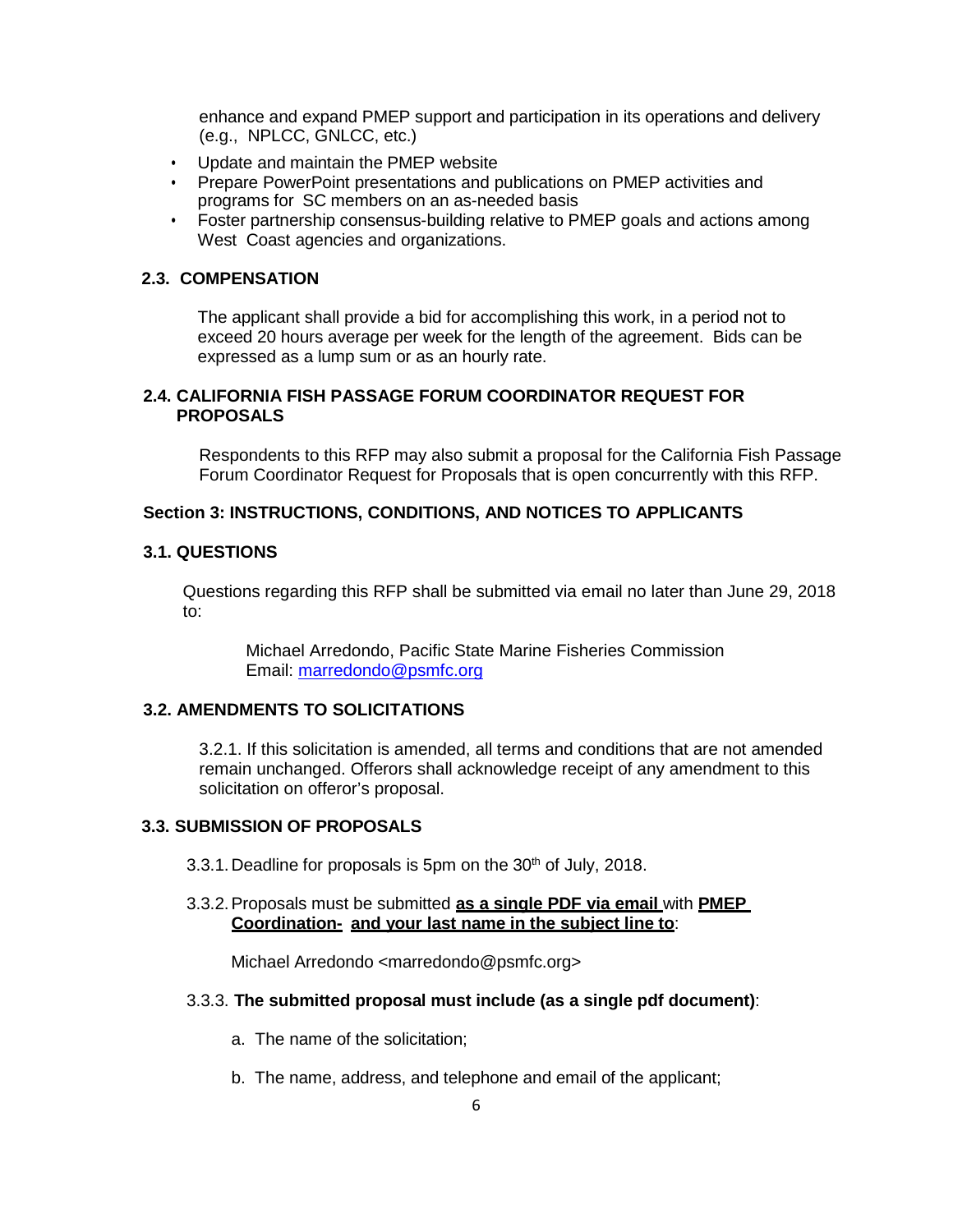- c. Your bid for accomplishing these coordination services on a half-time basis (hourly rate);
- d. Evidence that the applicant is eligible to work as (meets the IRS tests for) a contractor;
- e. Detailed description of previous related experience and how, specifically, previous work has prepared the person to be able to accomplish the noted tasks on a self – directed basis with little supervision. (Not to exceed 4 pages);
- f. A resume (not to exceed 3 pages);
- g. Names of 4 professional references who are familiar with applicant's ability to serve in this coordination role;
- h. Your start date availability;
- 3.3.4. The PSMFC reserves the right to consult with and to consider information from its own sources, including information from state and federal agencies regarding the applicant's prior performance or the status of outstanding investigations or warrants involving the applicant.
- 3.3.5. Applicants are responsible for submitting proposals so as to reach PSMFC by 5:00 p.m., local time, on 30 July 2018.
- 3.3.6. Late proposals: Any application received at the PSMFC office designated in the solicitation after the exact time specified for receipt to offers is "late" and will not be considered.

### **3.4. OFFER EXPIRATION DATE**

3.4.1. Proposals in response to this solicitation will be valid for 30 days following the time specified for solicitation of offers (unless a different period is proposed by the offeror).

#### **3.5. RESTRICTIONS ON DISCLOSURE AND USE OF INFORMATION**

3.5.1. Offerors that include in their proposals data that they do not want disclosed to the public for any purposes, or used by the PSMFC except for evaluation purposes, shall mark the title page with the following legend: "This proposal includes data that shall not be disclosed outside the PSMFC and shall not be duplicated, used, or disclosed—in whole or in part—for any purpose other than to evaluate this proposal. If, however, a contract is awarded to this offeror as a result of – or in connection with – the submission of this data, the PSMFC shall have the right to duplicate, use, or disclose the data to the extent provided in the resulting contract. This restriction does not limit the PSMFC's right to use information contained in this data if it is obtained from another source without restriction. The data subject to this restriction are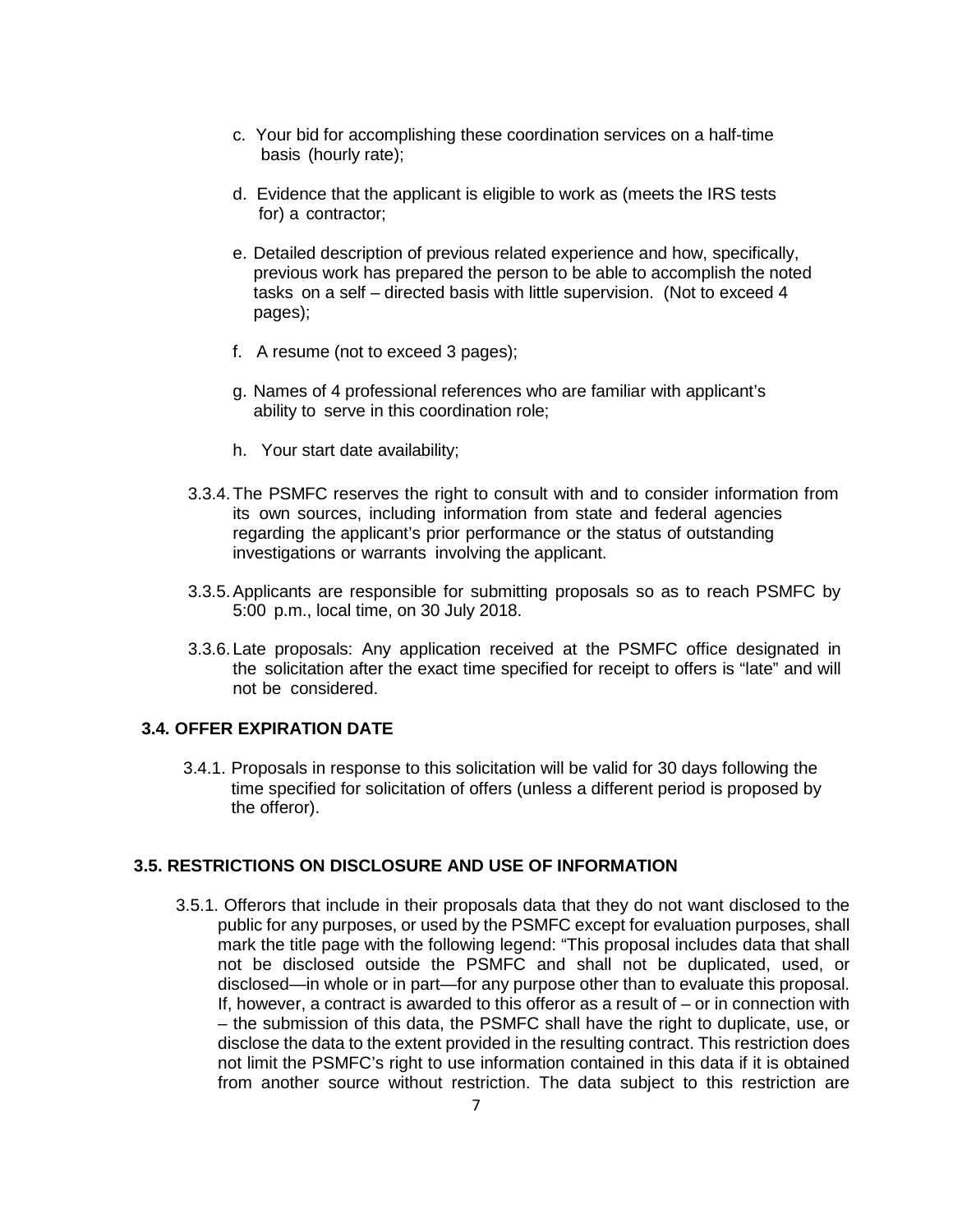contained in sheets [insert numbers or other identification of sheets]"; and Mark each sheet of data it wishes to restrict with the following legend: "Use of disclosure of data contained on this sheet is subject to the restriction on the title page of this proposal".

### **3.6. CONTRACT AWARD**

- 3.6.1. The PSMFC intends to award a contract or contracts resulting from this solicitation to the responsible offeror(s) whose proposal(s) represent the best value after evaluating in accordance with the factors and sub-factors in the solicitation.
- 3.6.2. The PSMFC may reject any or all of the proposals if such action is in the PSMFC's interest.
- 3.6.3. The PSMFC may waive informalities and minor irregularities in proposals received.
- 3.6.4. The PSMFC intends to evaluate proposals and award a contract without discussions with offerors. Therefore, the offeror's initial proposal should contain the offeror's best terms from a cost or price and technical standpoint. The PSMFC reserves the right to conduct discussions if the Program Manager later determines them to be necessary. If the Program Manager determines that the number of proposals that would otherwise be in the competitive range exceeds the number at which an efficient competition can be conducted, the Program Manager may limit the number of proposals in the competitive range to the greatest number that will permit an efficient competition among the most highly rated proposals.
- 3.6.5. The PSMFC reserves the right to make an award on any item for a quantity less than a quantity offered, at the unit cost or price offered, unless the offer specifies otherwise in the proposal.
- 3.6.6. The PSMFC reserves the right to make multiple awards if, after considering the additional administrative cost, it is in the PSMFC's best interest to do so.
- 3.6.7. Exchanges with offerors after receipt of a proposal do not constitute a rejection or counteroffer by the PSMFC.
- 3.6.8. The PSMFC may determine that a proposal is unacceptable if the prices proposed are materially unbalanced between line items or subline items. Unbalanced prices exists when, despite an acceptable total evaluated price, the price of one or more contract line items is significantly overstated or understated as indicated by the application of cost or price analysis techniques. A proposal may be rejected if the Program Manager determines that the lack of balances poses an unacceptable risk to the PSMFC.
- 3.6.9. If a cost realism analysis is performed, cost realism may be considered by the source selection authority in evaluating performance or schedule risk.
- 3.6.10. A written award or acceptance of proposal mailed or otherwise furnished to the successful offeror within the time specified in the proposal shall result in a binding contract without further action by either party.